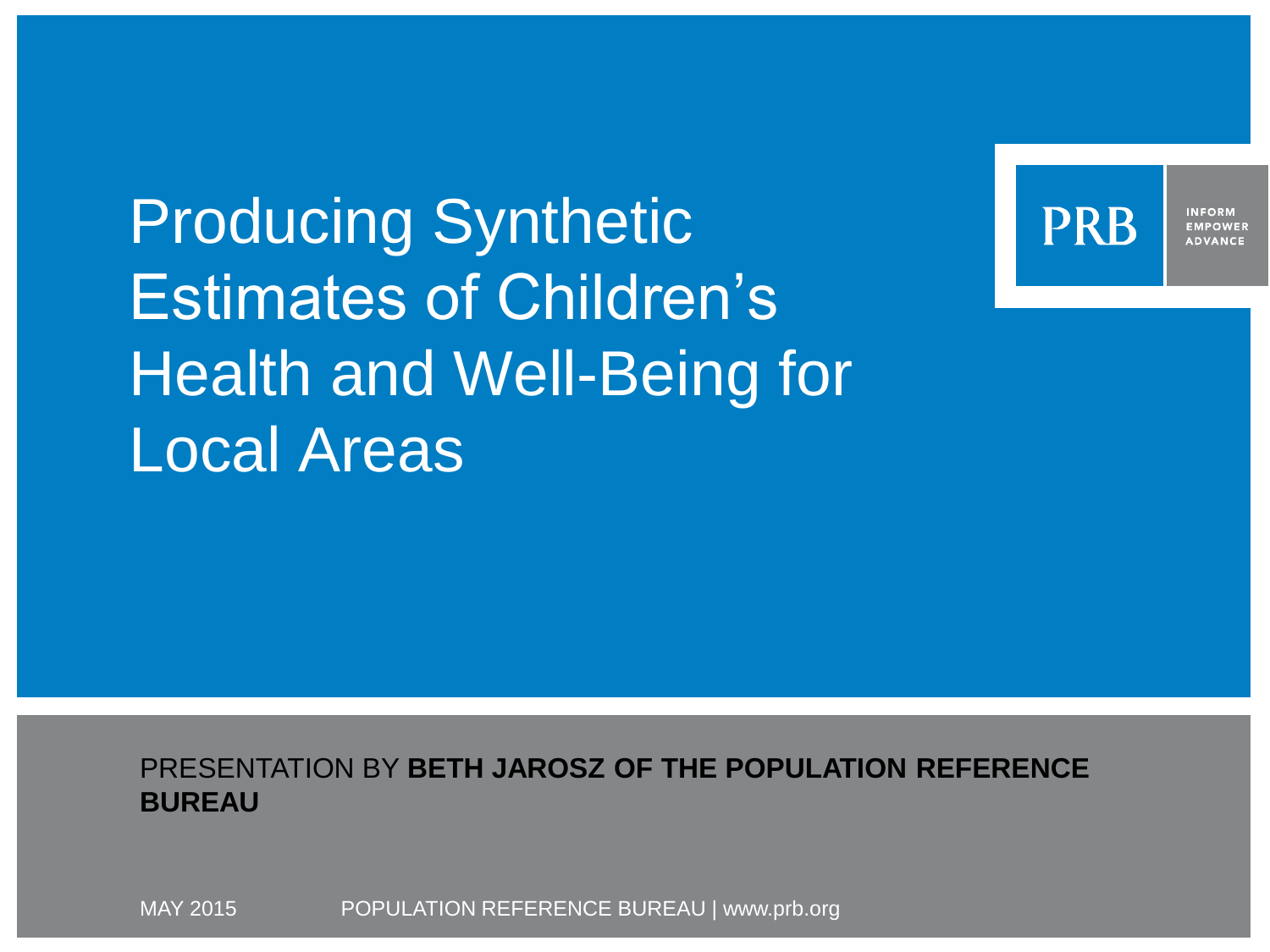### Acknowledgement

This research was conducted with funding from and in partnership with the Child and Adolescent Health Measurement Initiative, now based in the Bloomberg School of Public Health at Johns Hopkins University in Baltimore, Maryland.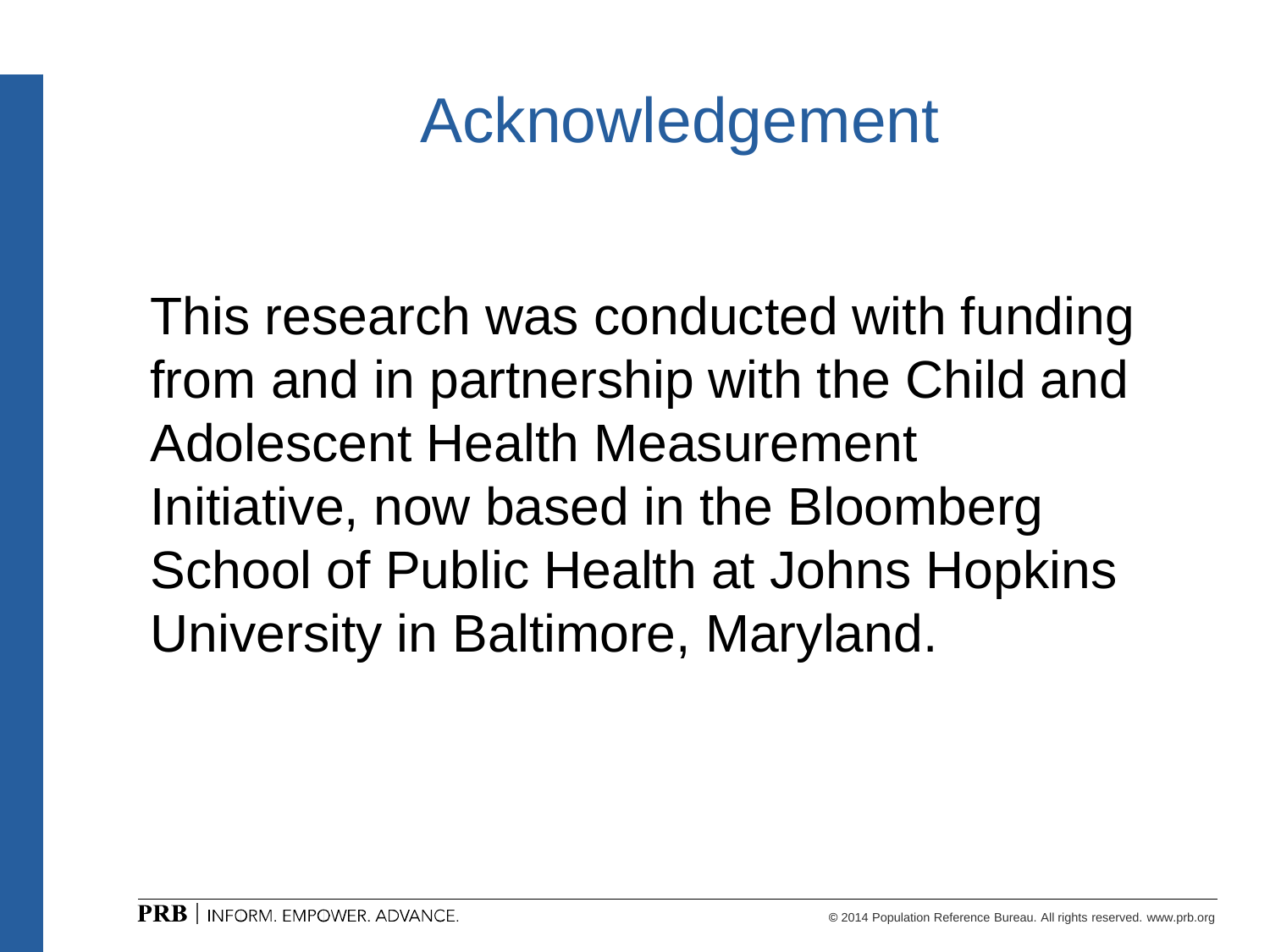#### **Overview**

- **Purpose**
- **Methodology** 
	- Data, process, and examples
	- **Techniques to reduce error**
	- Methods for evaluating the estimates
- **Results**
- **Conclusions**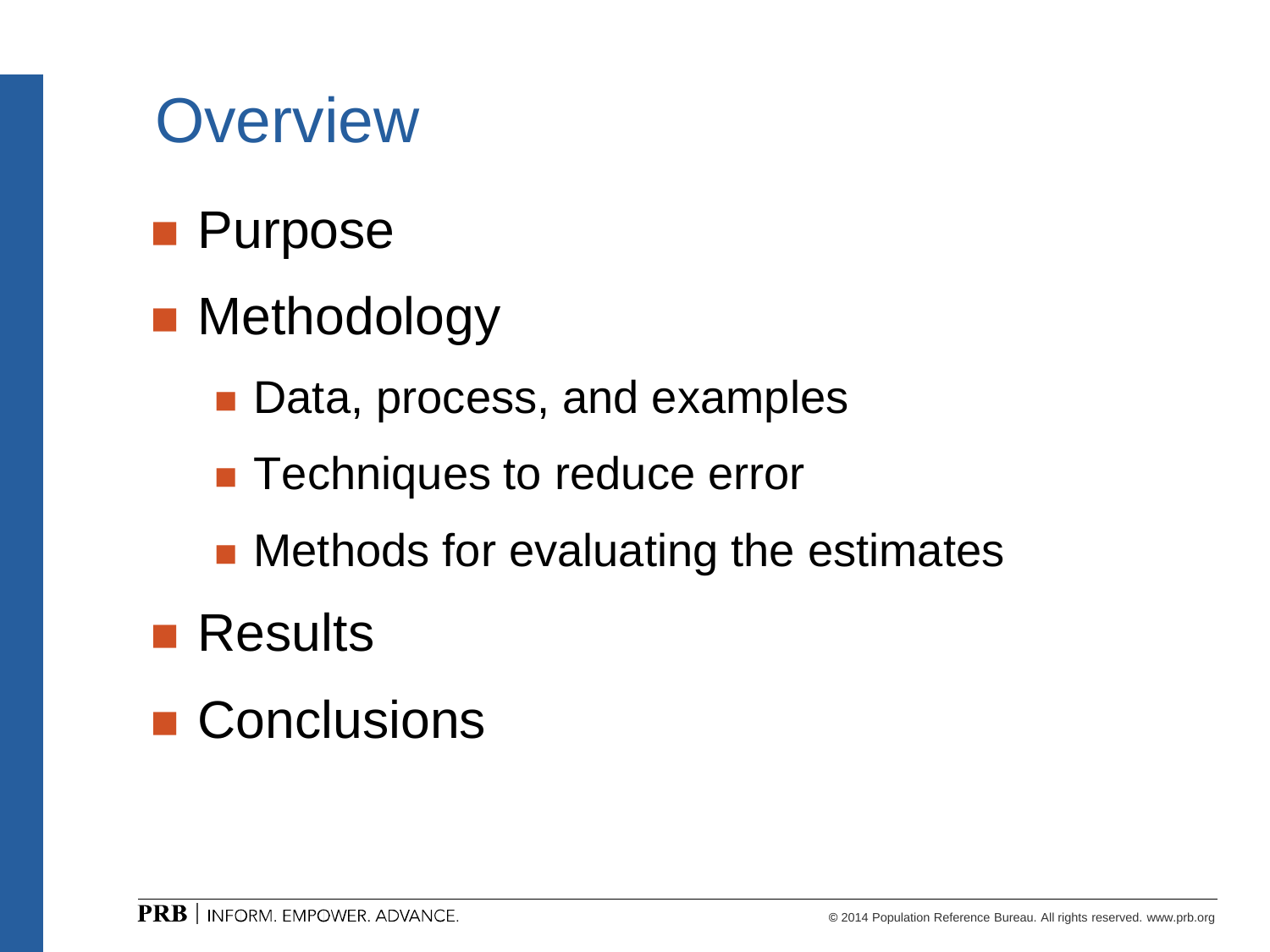### What is a Synthetic Local Estimate?

- When data are available only for larger areas, how do we estimate local conditions?
	- $\blacksquare$  Extend the patterns that exist in a larger region down to the local level
	- Called "estimates" because they are extrapolated (not observed)
	- Called "synthetic" because they are created by combining data for the "parent" geography with local population data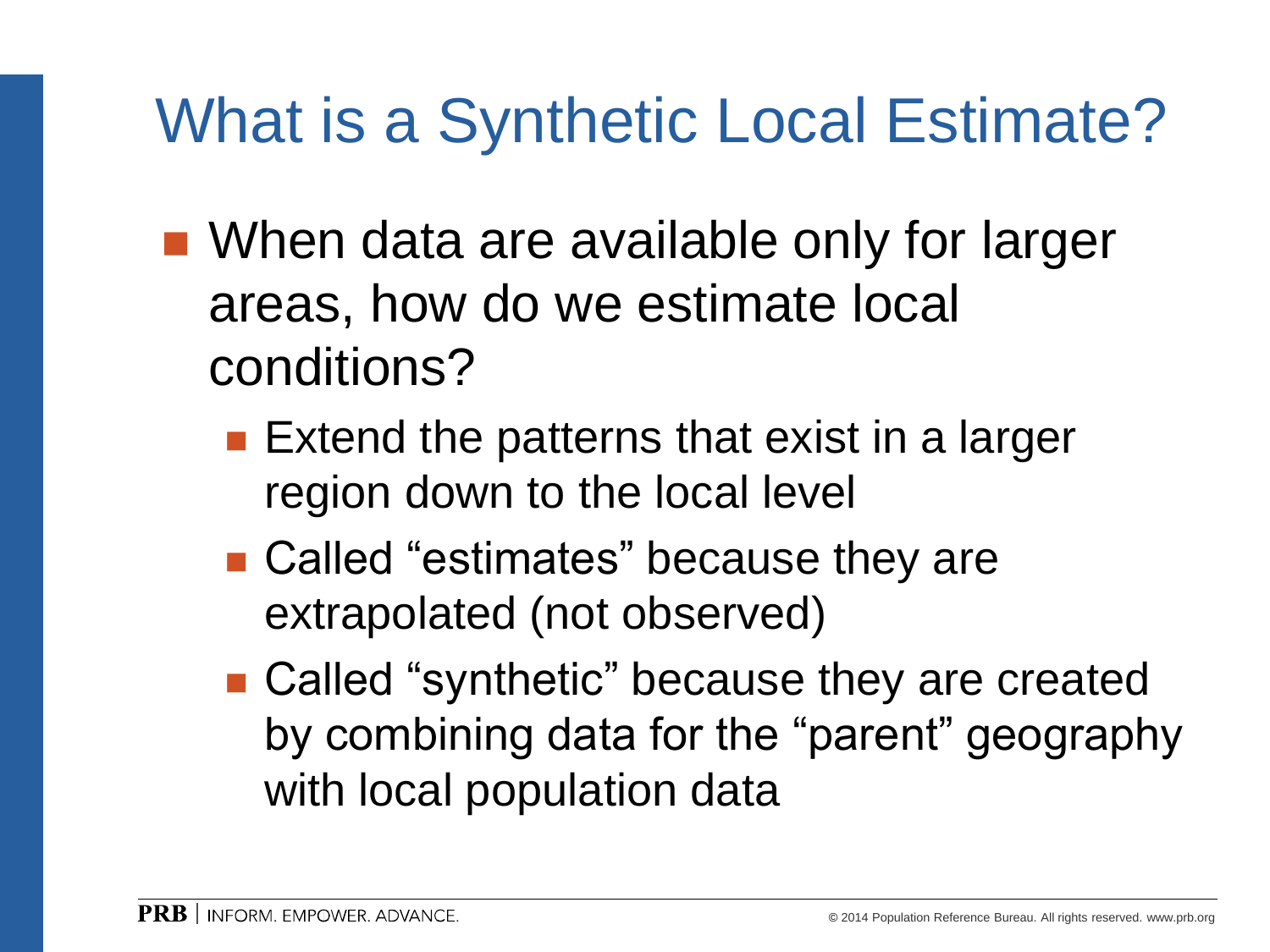

- National Survey of Children's Health provides **state-level** estimates of child health and well-being
- Extensive public health planning and policy occurs at the **county**- or **city**-level
- These estimates attempt to bridge that gap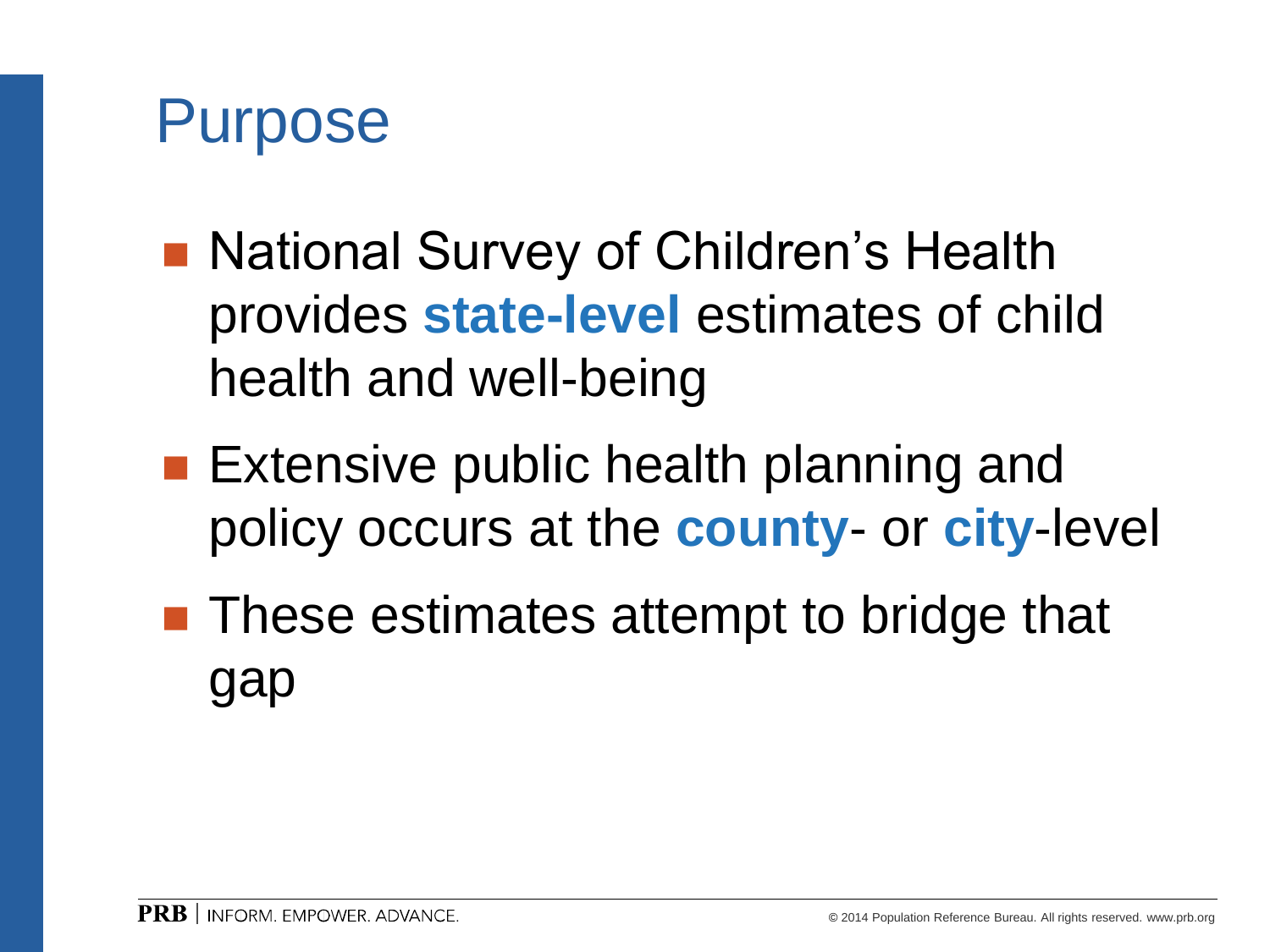#### The Broader Context

- **Federal, state budgets squeezed**
- Demands for better data at lower costs
- **Declining response rates / privacy** concerns
- Future  $\rightarrow$  Greater reliance on administrative records and model-based estimates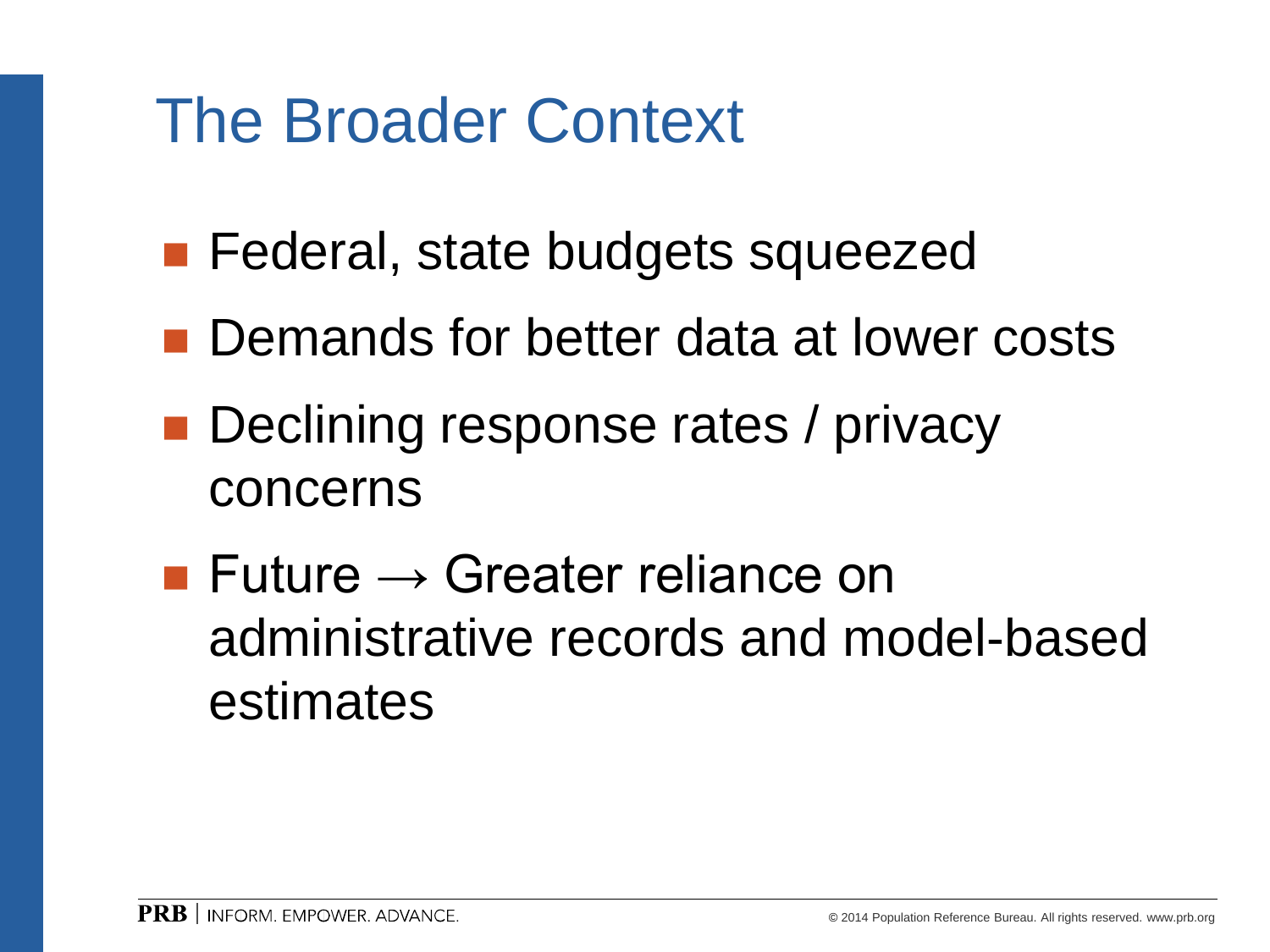#### 26 Child Health Measures

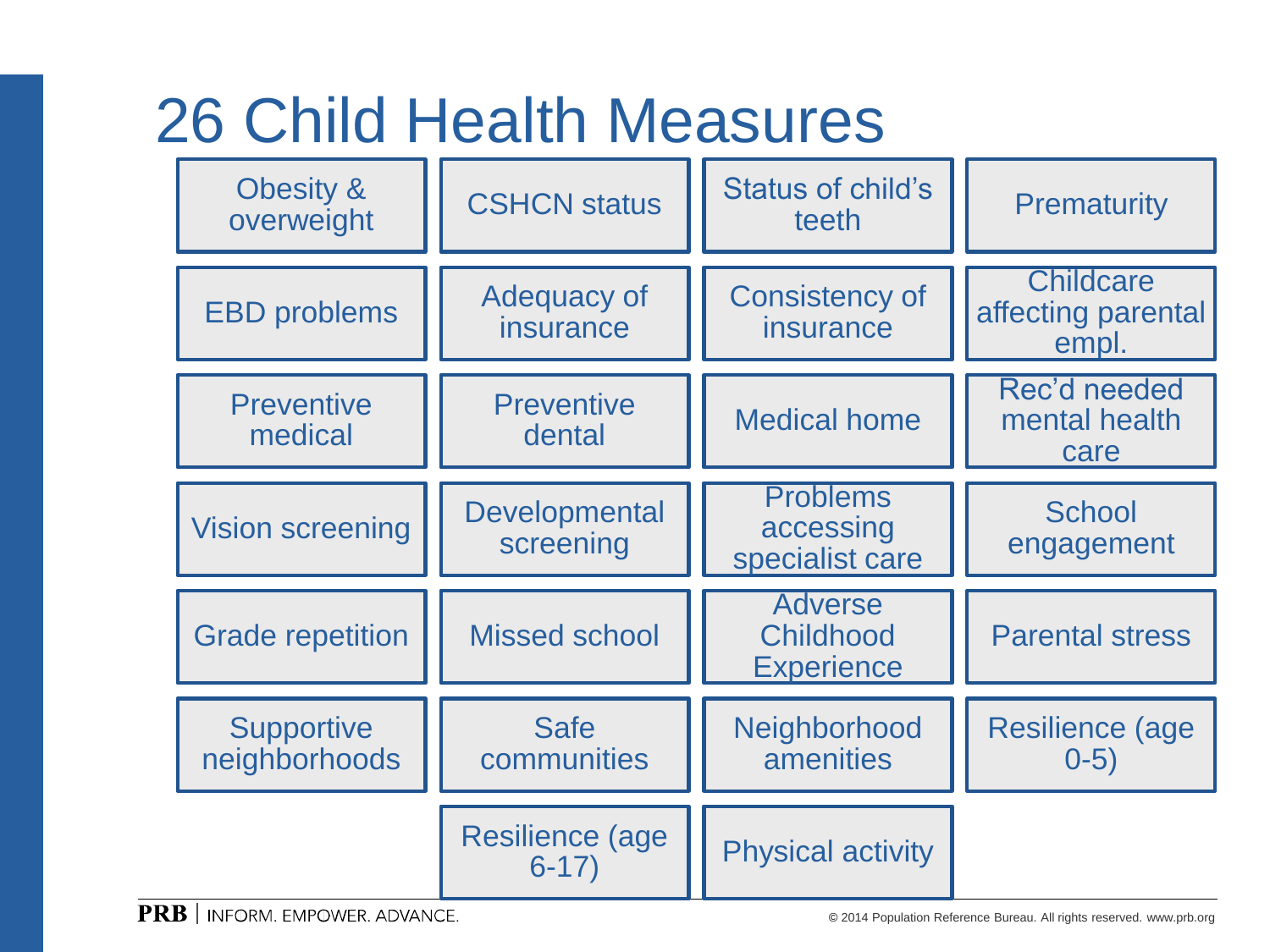#### Methodology: Data Sources

- 2011-2012 National Survey of Children's Health (NSCH)
	- State-level prevalence rates
		- 4 racial/ethnic categories
		- 4 family income categories
- 2010-2012 American Community Survey (ACS)
	- **Local-level population data** 
		- 4 racial/ethnic categories
		- 4 family income categories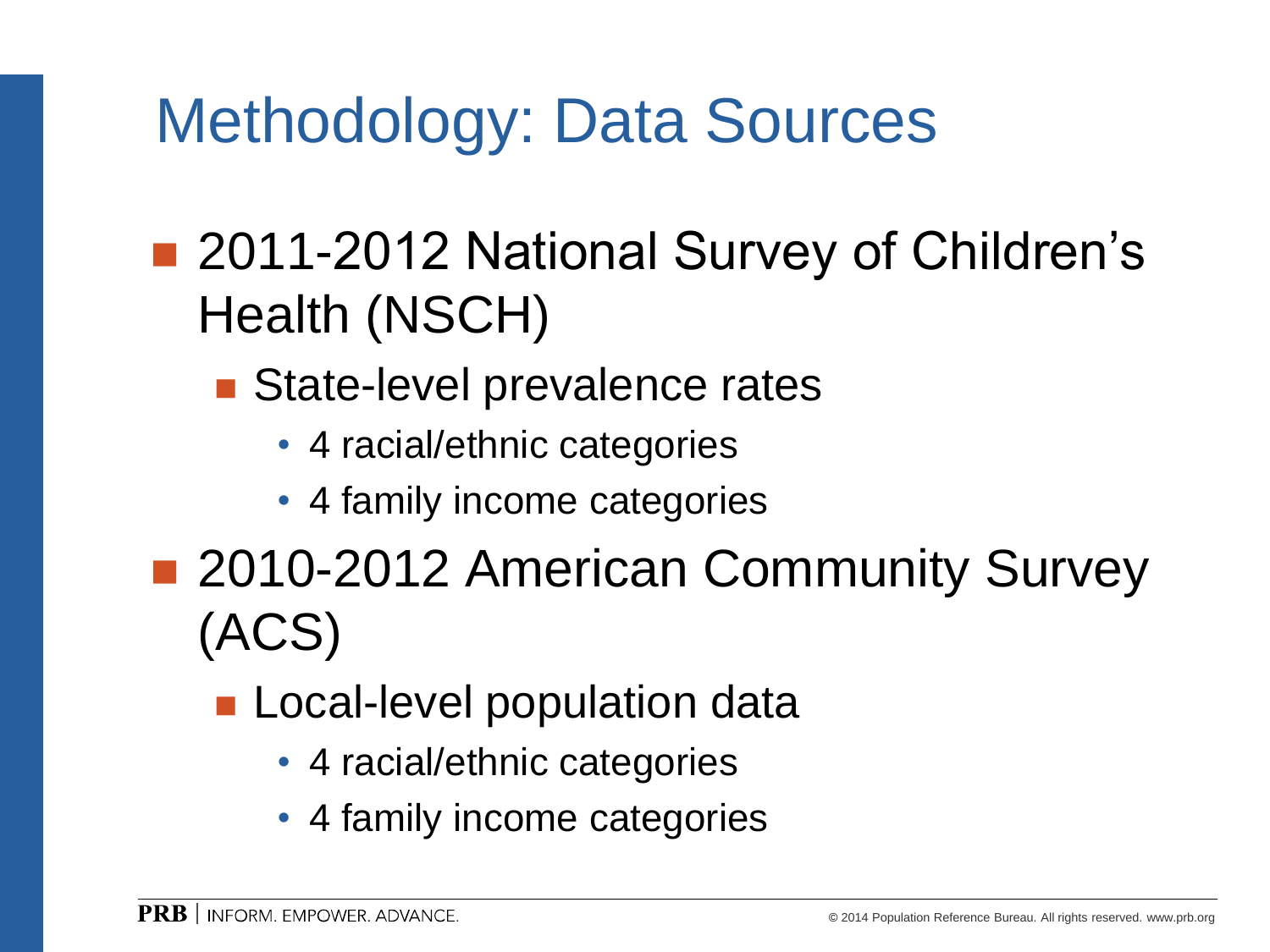### Methodology: Geography

#### ■ NSCH prevalence rates for 50 states, District of Columbia, 4 Census Regions

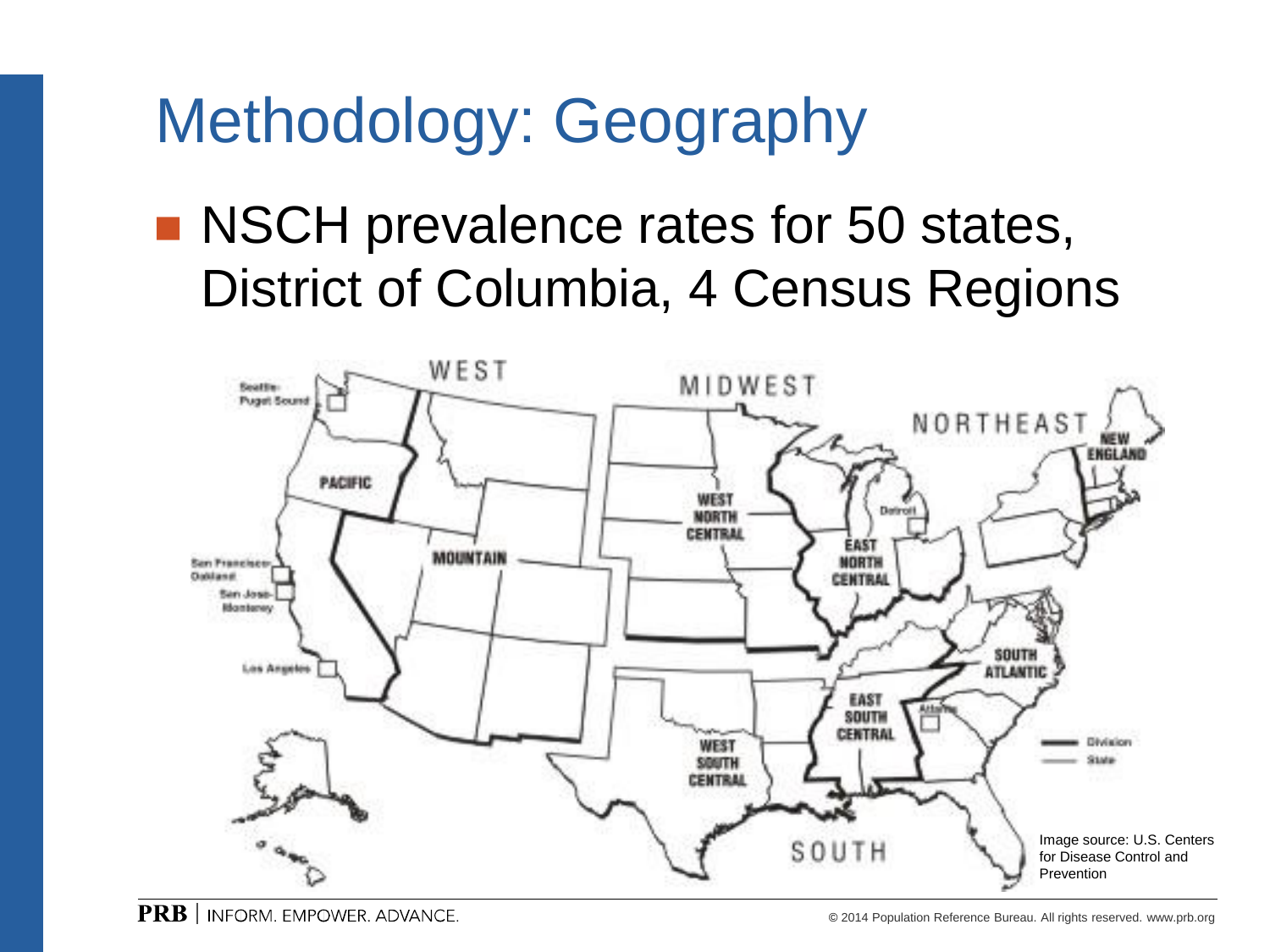# Methodology: Geography

- ACS population estimates for cities and counties of population ≥100,000
	- 583 counties
	- 297 cities (excl. 3 college towns)
		- South Bend, IN (Notre Dame University)
		- Edison township, NJ (Rutgers University)
		- Murfreesboro, TN (Middle Tennessee State Univ.)
	- Wyoming special case:
		- No counties or cities met 100,000 population threshold in 2012
		- Combined counties of Albany and Laramie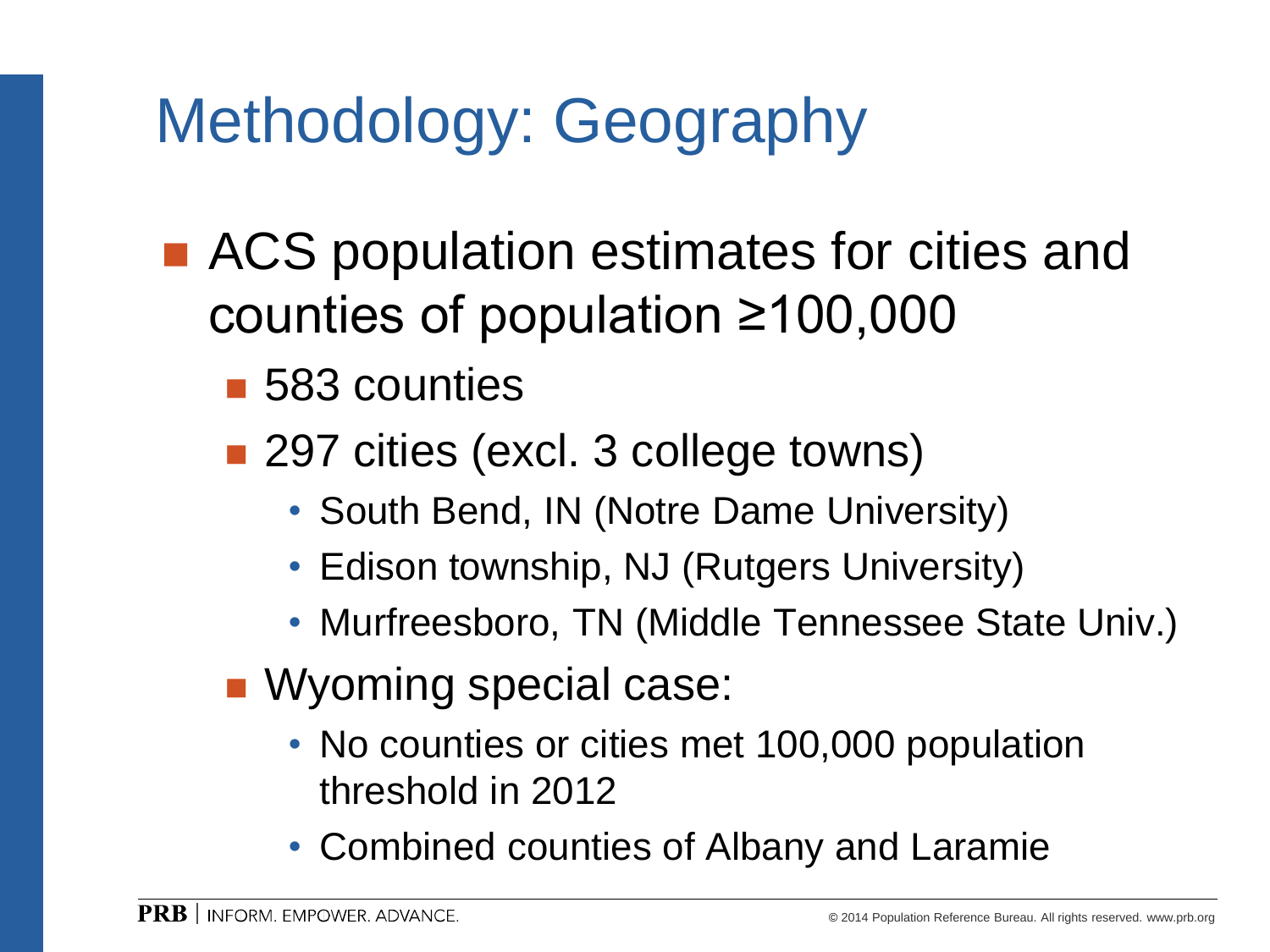## Methodology: Estimation Process

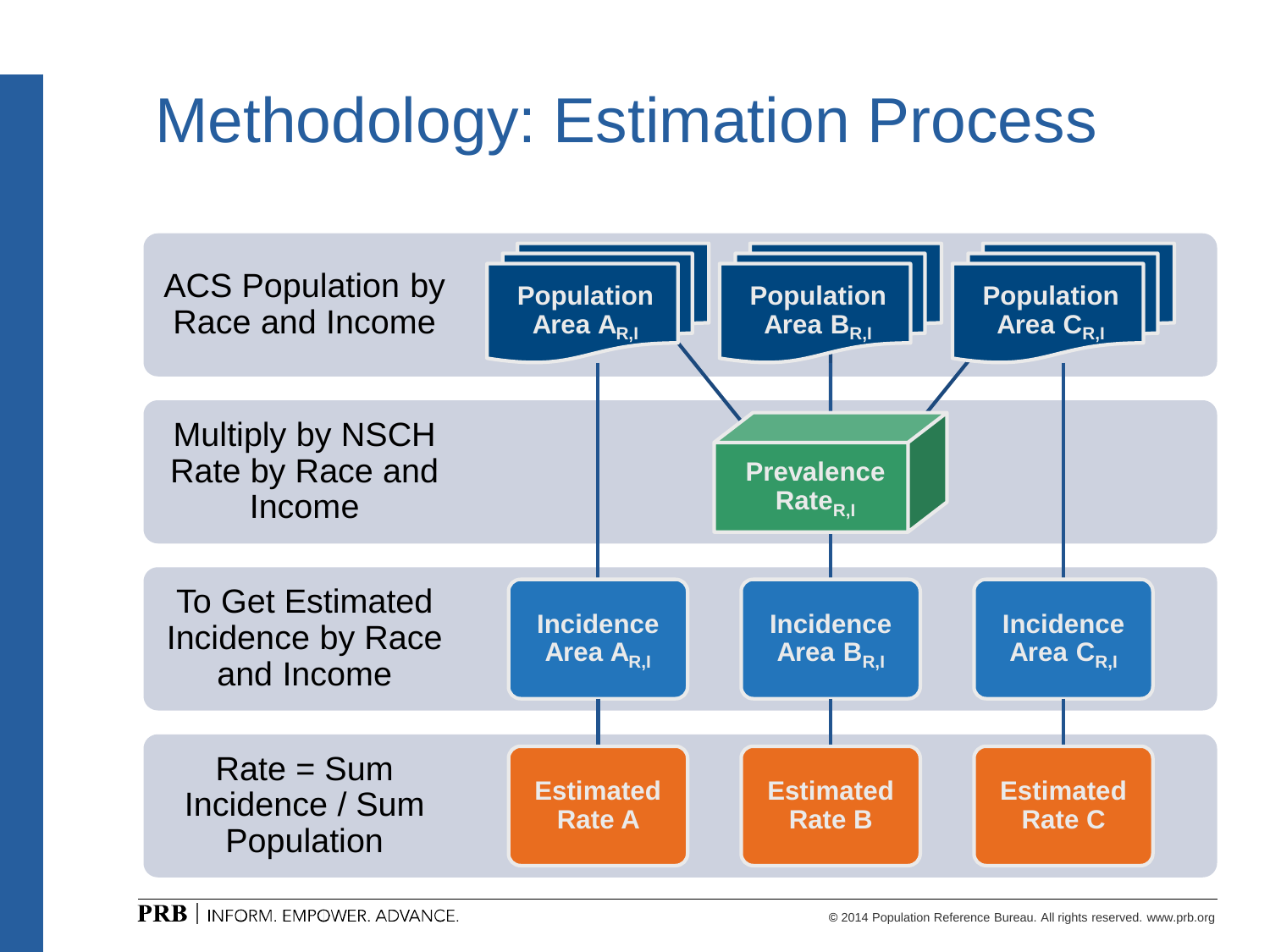## Methodology: Estimation Formula

$$
\text{Local estimate} = \sum_{r,i=1}^{16} \left( p_{r,i} \frac{NSCHc_{r,i}}{NSCHp_{r,i}} \right)
$$

OR

$$
\text{Local estimate} = \sum_{r,i=1}^{16} \left( \frac{p_{r,i}}{P} NSCHrate_{r,i} \right)
$$

#### Where:

 $p_{r,i}$  = local population of a given race and income group within the age group of interest

 $NSCHc_{r,i}$  = number of cases in parent geography

 $NSCHp_{r,i}$  = population of parent geography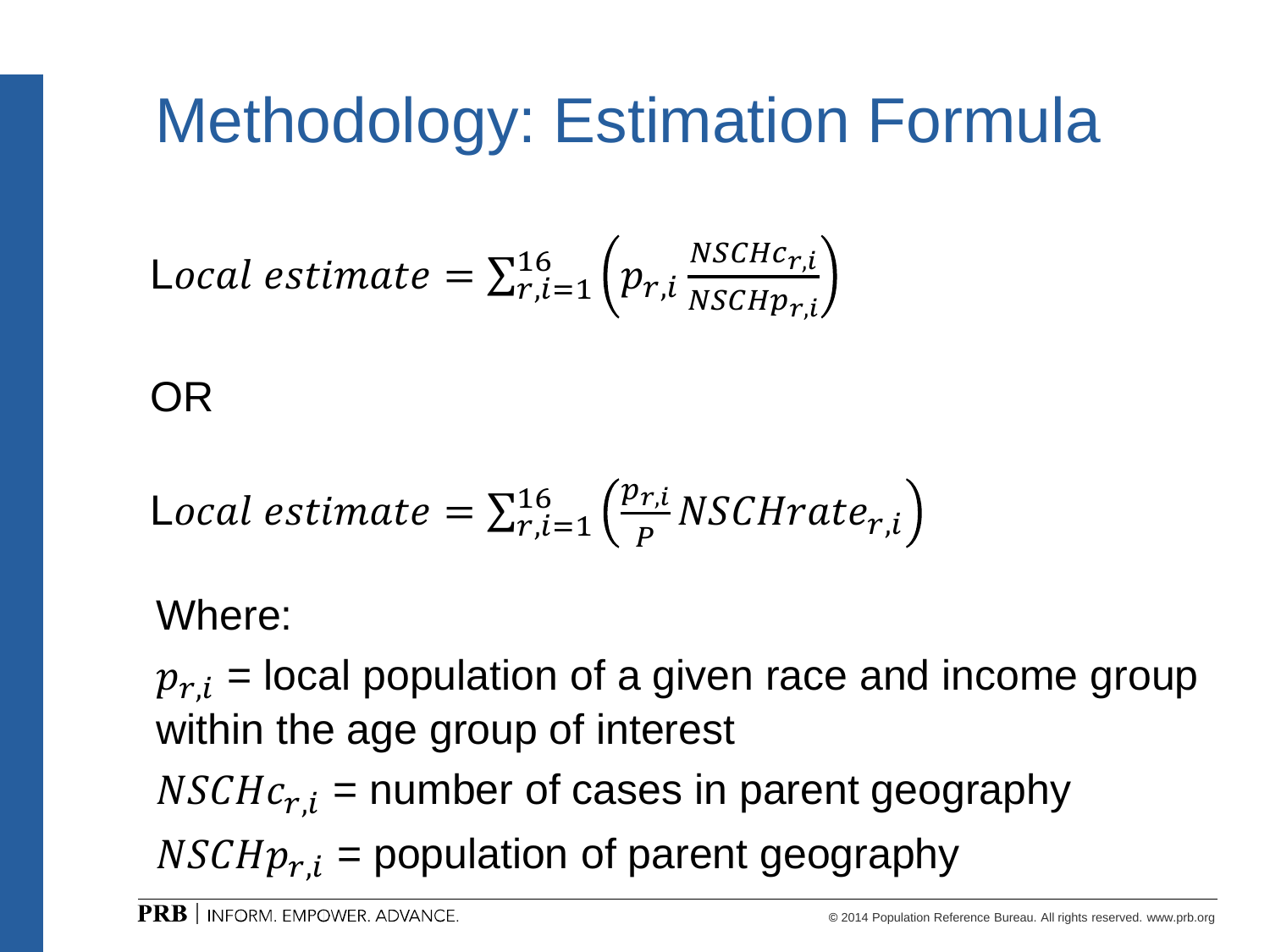# Example: Overweight/Obesity in Baltimore, MD

| <b>NSCH Prevalence</b><br><b>Rate MARYLAND</b> | $0 - 99%$<br><b>FPL</b> | 100-199%<br><b>FPL</b> | 200-399%<br><b>FPL</b> | 400% FPL<br>or Higher |
|------------------------------------------------|-------------------------|------------------------|------------------------|-----------------------|
| Hispanic                                       | 50.0%*                  | 45.7%*                 | $36.2\%$ <sup>*</sup>  | 23.8%*                |
| White, non-Hispanic                            | 40.9%*                  | 33.6%*                 | 24.1%                  | 18.0%                 |
| Black, non-Hispanic                            | $52.7\%$ *              | 80.2%                  | 36.3%                  | 34.7%                 |
| Other, non-Hispanic                            | $37.9\%$ *              | $35.1\%$ *             | $35.9\%$ *             | $20.9\%$ *            |

| <b>ACS Population</b><br><b>Est. BALTIMORE</b> | TOTAL  | $0 - 99%$<br><b>FPL</b> | 100-199%<br><b>FPL</b> | 200-399%<br><b>FPL</b> | 400% FPL<br>or Higher |
|------------------------------------------------|--------|-------------------------|------------------------|------------------------|-----------------------|
| <b>TOTAL</b>                                   | 54,028 | 19,094                  | 14,000                 | 13,959                 | 6,975                 |
| <b>Hispanic</b>                                | 2,003  | 777                     | 463                    | 548                    | 215                   |
| White, non-Hispanic                            | 7,838  | 1,300                   | 1,307                  | 2,348                  | 2,883                 |
| Black, non-Hispanic                            | 41,534 | 16,310                  | 11,532                 | 10,335                 | 3,357                 |
| Other, non-Hispanic                            | 2,653  | 707                     | 698                    | 728                    | 520                   |

**PRB** | INFORM. EMPOWER. ADVANCE.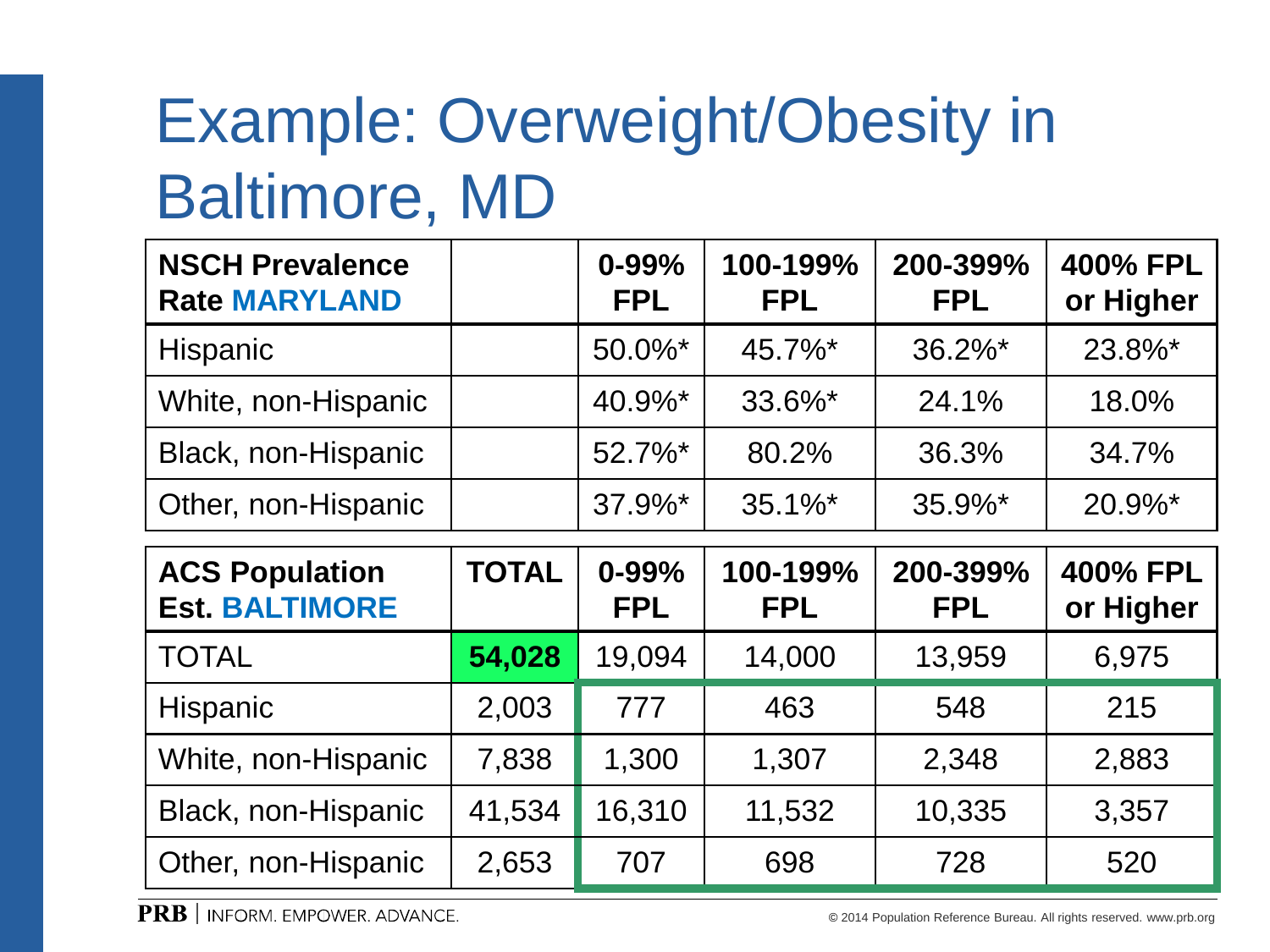# Example: Overweight/Obesity in Baltimore, MD

| <b>Est. Number of</b><br><b>Overweight /Obese</b><br><b>BALTIMORE</b> | <b>TOTAL</b> | $0 - 99%$<br><b>FPL</b> | 100-199%<br><b>FPL</b> | 200-399%<br><b>FPL</b> | 400% FPL<br>or Higher |
|-----------------------------------------------------------------------|--------------|-------------------------|------------------------|------------------------|-----------------------|
| <b>TOTAL</b>                                                          | 26,564       | 9,787                   | 10,149                 | 4,782                  | 1,846                 |
| Hispanic                                                              | 850          | 388                     | 212                    | 199                    | 51                    |
| White, non-Hispanic                                                   | 2,046        | 531                     | 439                    | 566                    | 520                   |
| Black, non-Hispanic                                                   | 22,775       | 8,600                   | 9,253                  | 3,756                  | 1,166                 |
| Other, non-Hispanic                                                   | 883          | 268                     | 245                    | 261                    | 109                   |

■ Baltimore overweight/obesity prevalence rate  $= 26,564 / 54,028$ 

= 49% overweight or obese

*Note: Differs from Maryland statewide rate (31.6%)*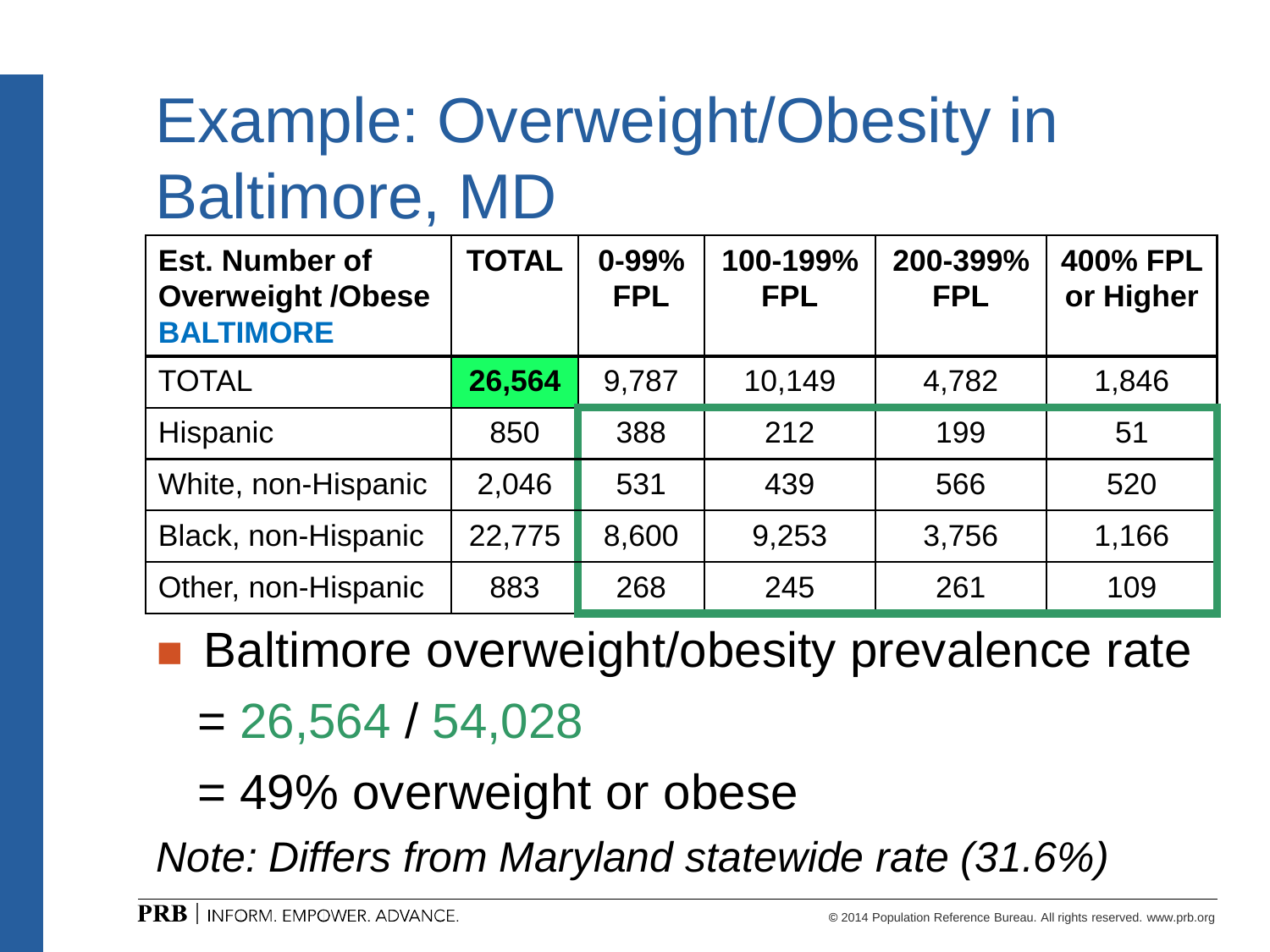# Methodology: Reducing the Effect of Sampling Error

- ACS: Drop cases with  $CV > 60$  percent
- NSCH: "Reach up" to larger parent geography (e.g. region, instead of state) when NSCH rate based on fewer than 20 cases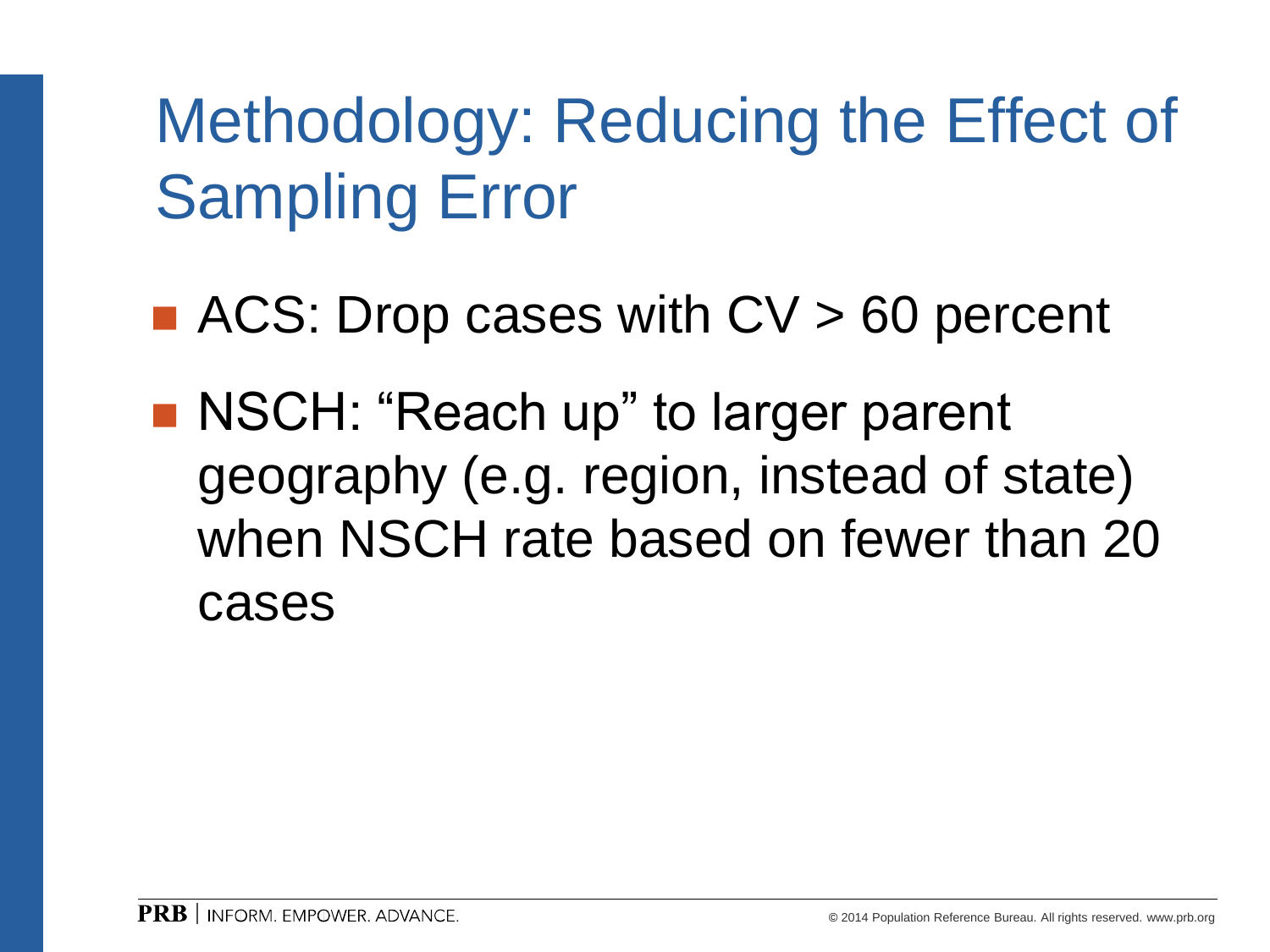### Methodology: Evaluating the **Estimates**

- Proof of Concept #1: test synthetic estimation at the state level
	- Use region-level rates to develop synthetic state estimates
	- Compare with published state-level NSCH
		- Mean Absolute Percent Error (MAPE)
		- Mean Algebraic Percent Error (MALPE)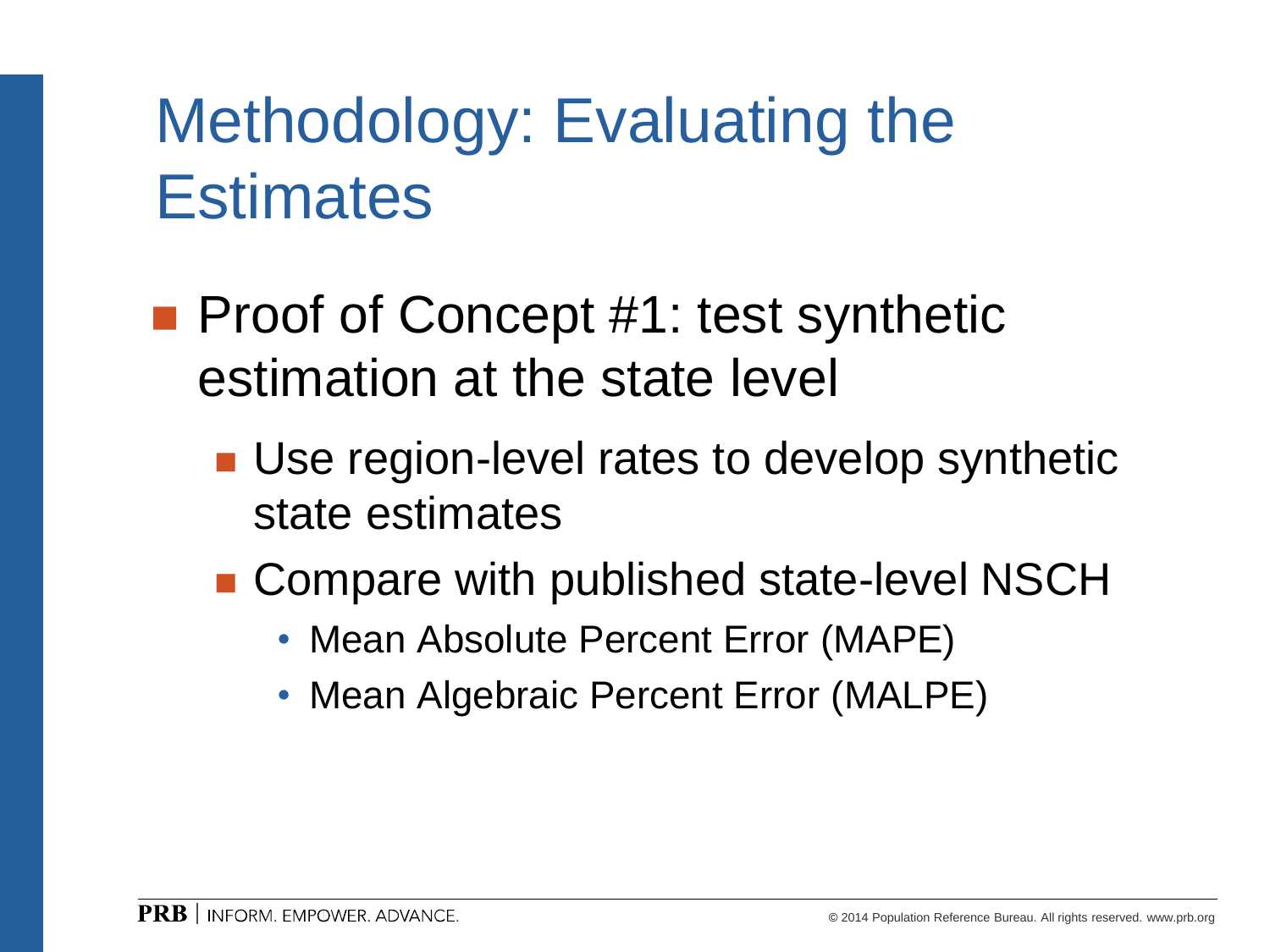# Evaluation: MAPE and MALPE for Region to State Synthetic Estimates

- 50 states and District of Columbia
- 4 Census Regions
- Synthetic method applied
	- **Used Region** prevalence rate and state population estimates

|                          | <b>Overweight</b><br>& Obesity |
|--------------------------|--------------------------------|
| U.S. Rate                | 31.3                           |
| Range                    | 17.3                           |
| High (MS)                | 39.7                           |
| Low $(UT)$               | 22.4                           |
| <b>MAPE</b>              | 7.5                            |
| <b>MALPE</b>             | 1.5                            |
| <b>Max Underestimate</b> | $-6.7$                         |
| <b>Max Overestimate</b>  | 7.4                            |
| Nmbr States w/i 1pt      | 13                             |
| Percent within 1pt       | 25.5%                          |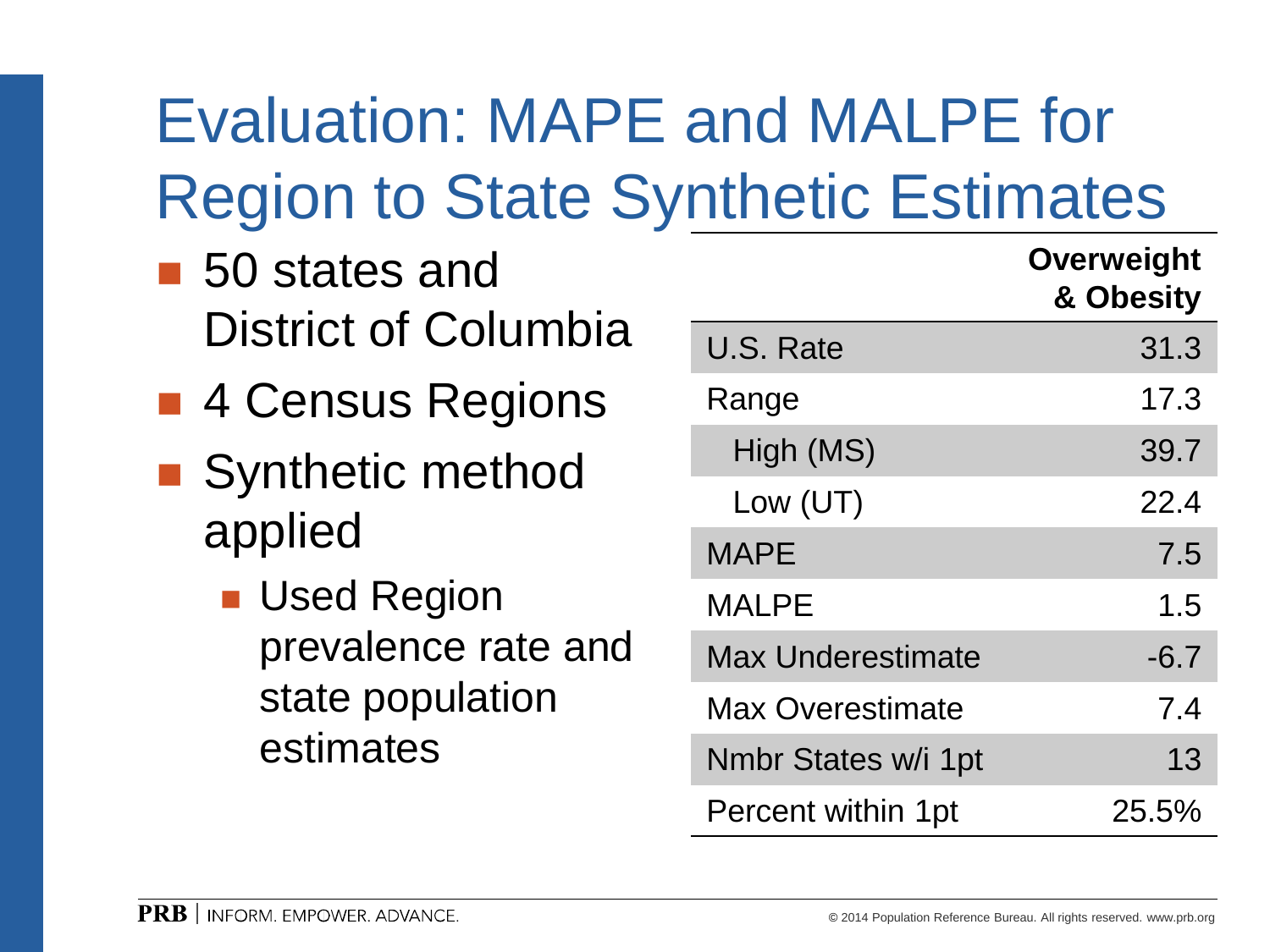### Difference Between Survey and Estimate for Overweight/Obesity

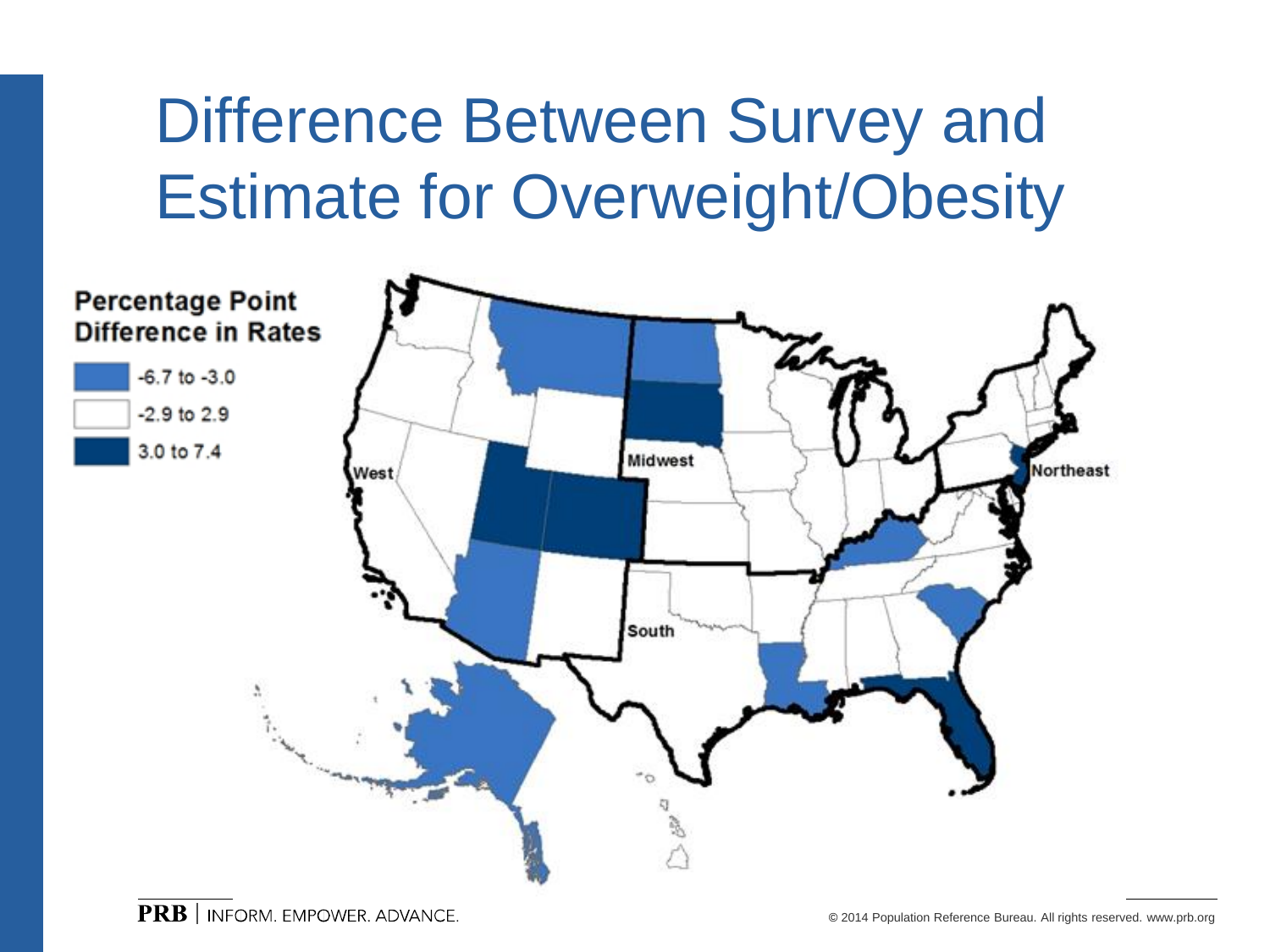### Methodology: Evaluating the **Estimates**

- **Proof of Concept #2: Compare NSCH and** Synthetic Estimates for Washington, D.C.
	- **District of Columbia is a unique case** 
		- D.C. surveyed and reported as a state in NSCH
		- D.C. also a city and a county in synthetic estimates
	- Results suggest method yields reliable estimates
		- D.C. synthetic estimate incorporates ACS reweighting and state- and region-level NSCH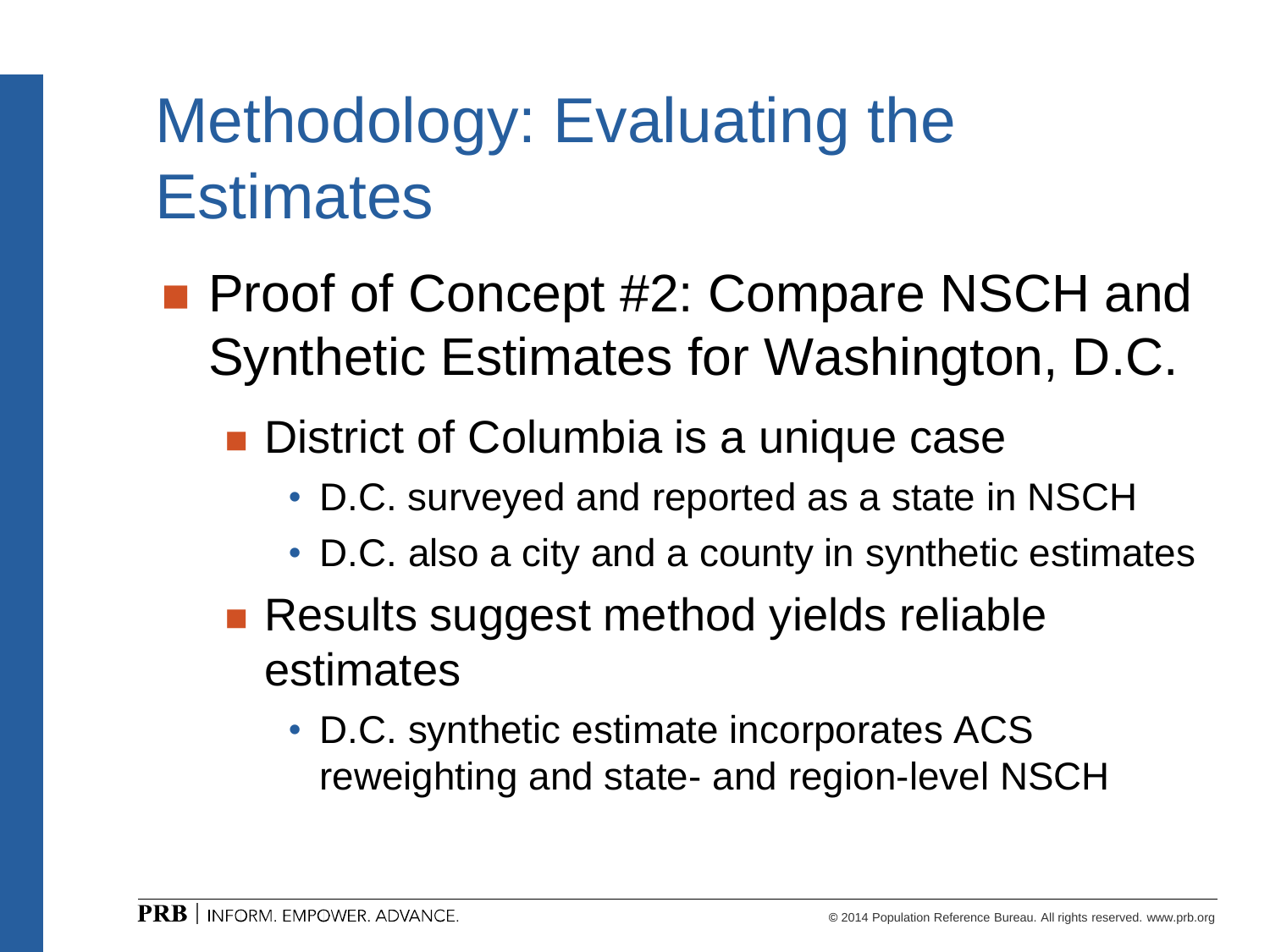# Evaluation: Compare Estimates for District of Columbia

| <b>Health Measure</b>       | Synth. | Publ. | Diff.   | <b>Health Measure</b>     | Synth. | Publ. | Diff.   |
|-----------------------------|--------|-------|---------|---------------------------|--------|-------|---------|
| Obesity/overweight          | 38.3   | 35.0  | 3.30    | Vision screening          | 63.5   | 63.8  | $-0.30$ |
| <b>CSHCN status</b>         | 22.9   | 20.9  | 2.00    | Developmental             |        |       |         |
| <b>Status of children's</b> |        |       |         | screening                 | 27.5   | N/A   | N/A     |
| teeth                       | 74     | 72.6  | 1.40    | <b>Problems accessing</b> |        |       |         |
| Prematurity                 | 91.2   | 89.6  | 1.60    | specialist care           | 9.1    | 7.7   | 1.40    |
|                             |        |       |         | School engagement         | 74.5   | 73.6  | 0.90    |
| <b>EBD</b> problems         | 8.2    | N/A   | N/A     | <b>Grade repetition</b>   | 85.2   | 84.4  | 0.80    |
| Adequacy of                 |        |       |         | Missed school             | 94.4   | 94.6  | $-0.20$ |
| insurance                   | 21.2   | 19.7  | 1.50    | <b>ACEs</b>               | 27.4   | 24.7  | 2.70    |
| Consistency of              |        |       |         | <b>Parental stress</b>    | 14.1   | 14.2  | $-0.10$ |
| insurance                   | 93.6   | 94.2  | $-0.60$ | Supportive                |        |       |         |
| Childcare affecting         |        |       |         | neighborhoods             | 70.1   | 71.2  | $-1.10$ |
| employment                  | 84.6   | 85.0  | $-0.40$ | Safe communities          | 72.5   | 72.6  | $-0.10$ |
| <b>Preventive medical</b>   | 90.2   | 89.8  | 0.40    | Neighborhood              |        |       |         |
| <b>Preventive dental</b>    | 17.5   | 17.7  | $-0.20$ | amenities                 | 93.3   | 92.3  | 1.00    |
| <b>Medical home</b>         | 48.8   | 49.7  | $-0.90$ | Resilience 0-5            | 66.5   | N/A   | N/A     |
| Received needed             |        |       |         |                           |        |       |         |
| mental health care          | 4.2    | 5.6   | $-1.40$ | Resilience 6-17           | 53.7   | N/A   | N/A     |
|                             |        |       |         | <b>Physical activity</b>  | 62.2   | 59.5  | 2.70    |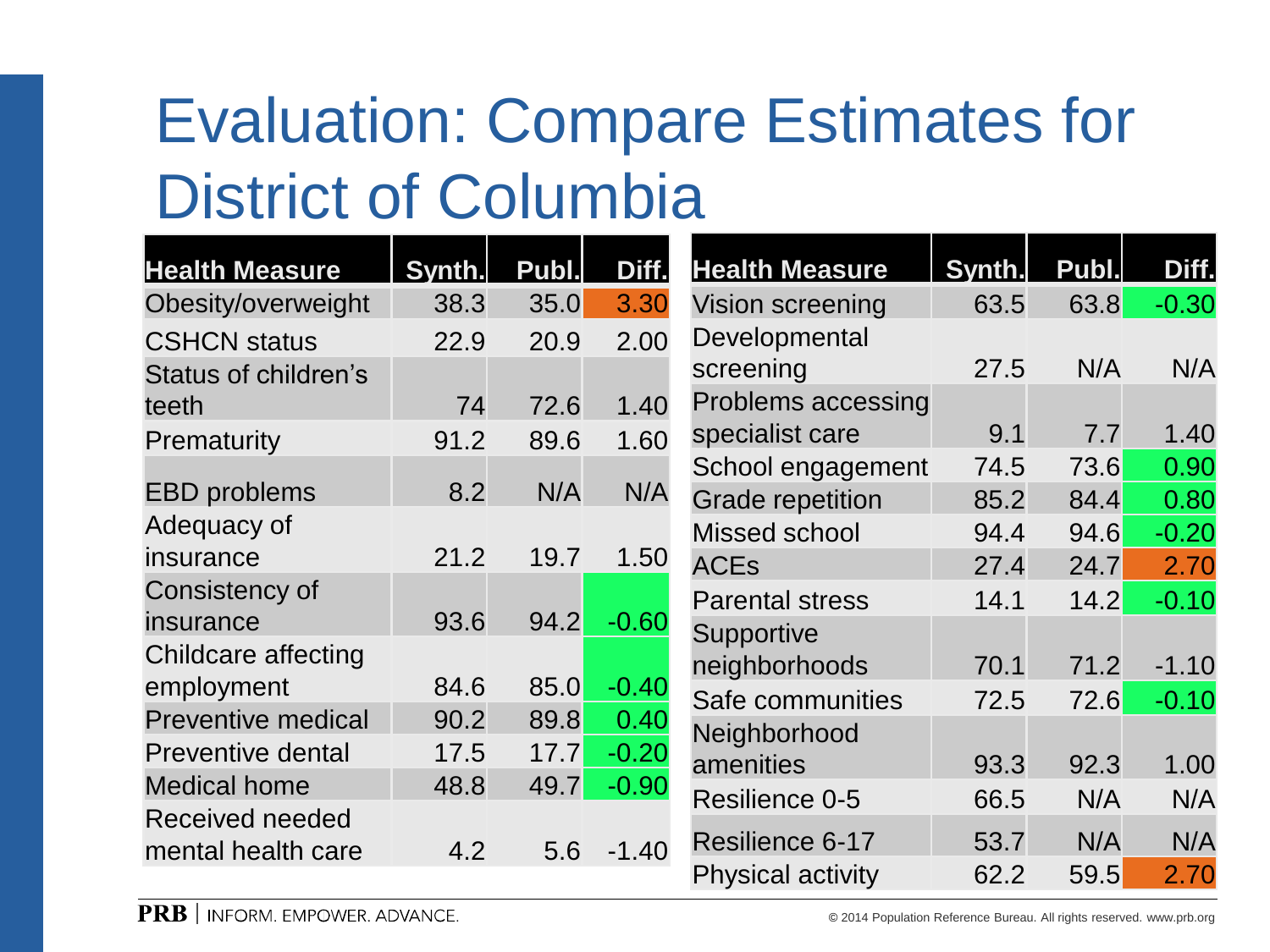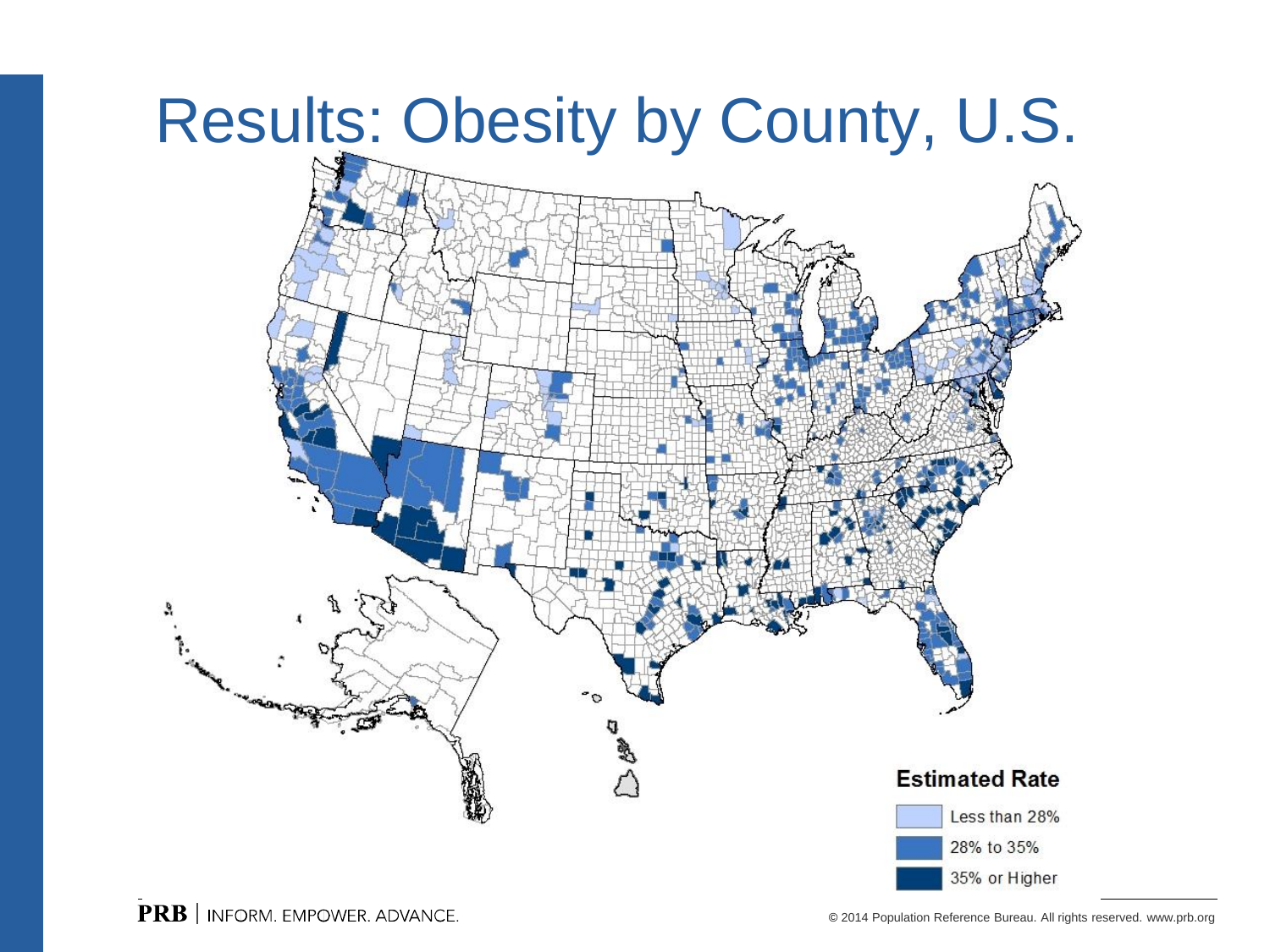#### Results: Obesity by County, Atlanta

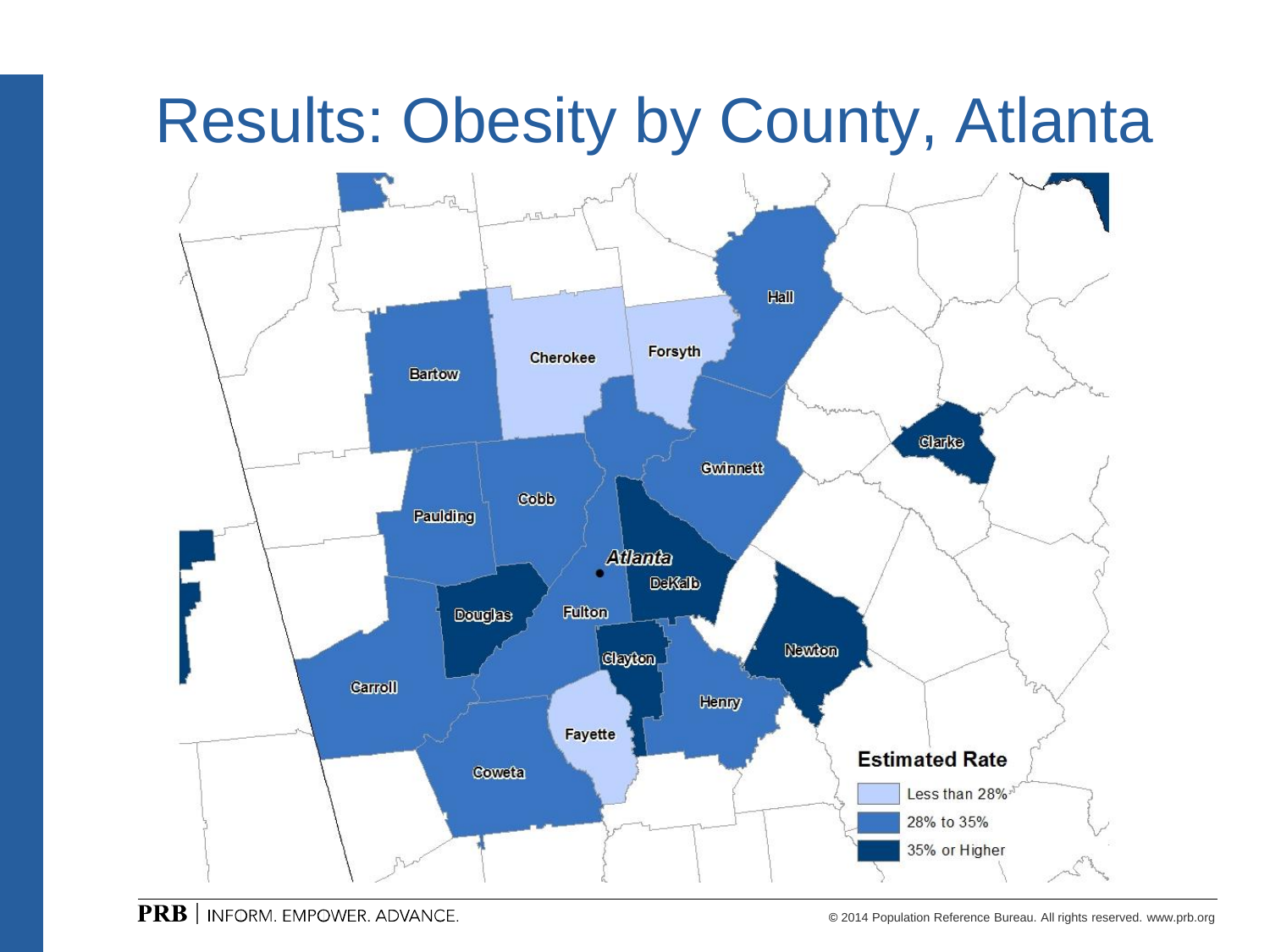### Discussion: Model Strengths

- **Nodel based on sound estimation** techniques
- **Process is clear and replicable**
- Method attempts to mitigate effect of sampling error
	- "Reaches up" to larger parent geography when state rate is unstable
	- **Focuses on areas with relatively large** populations
	- **Excludes population groups with large CV**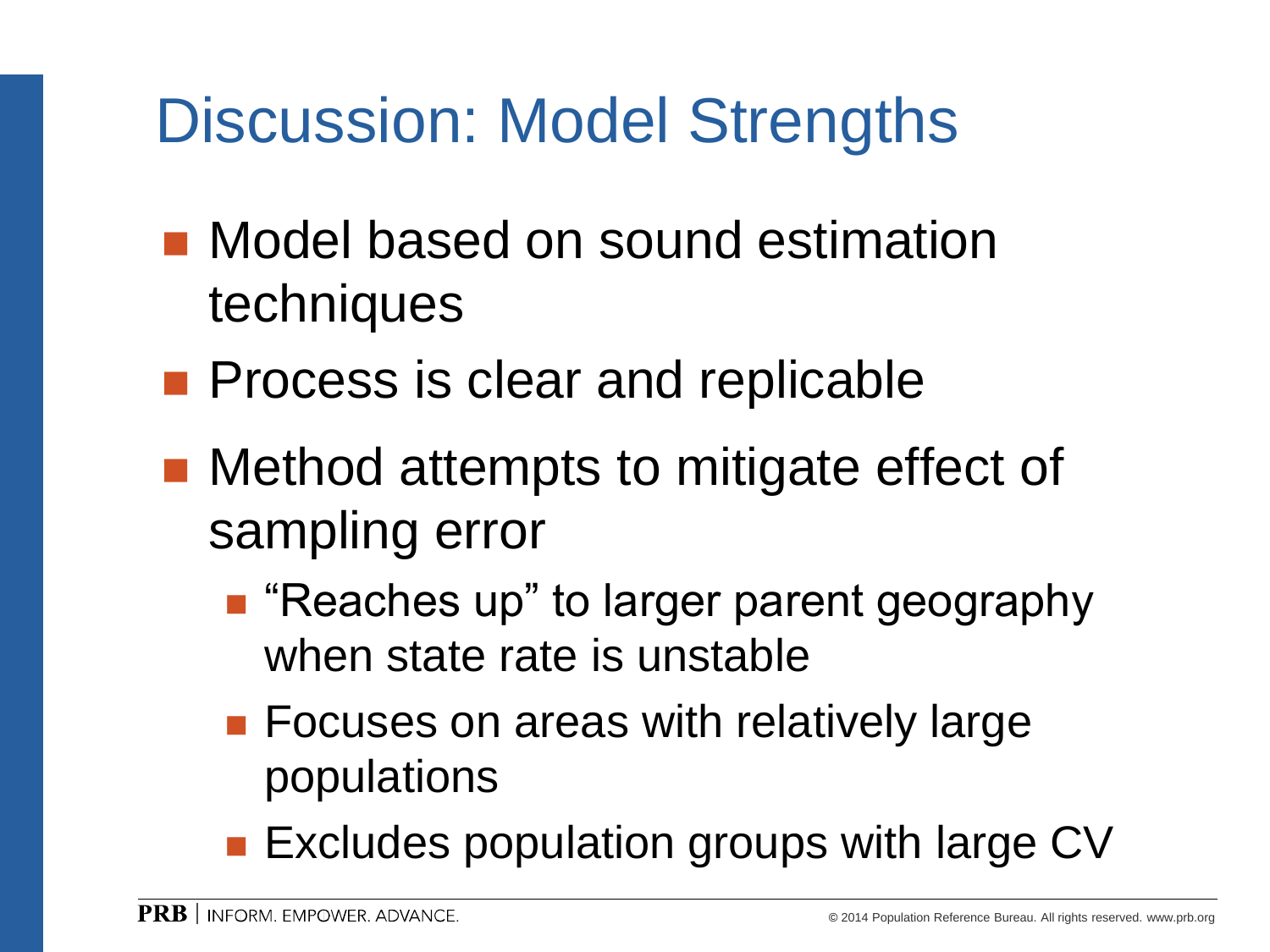#### Discussion: Potential Source of Error

- Technique may compound sampling error
- State-level prevalence (by race/income) may not be characteristic of local areas
- Unable to "ground truth" model against county- and city-level data from NSCH or other sources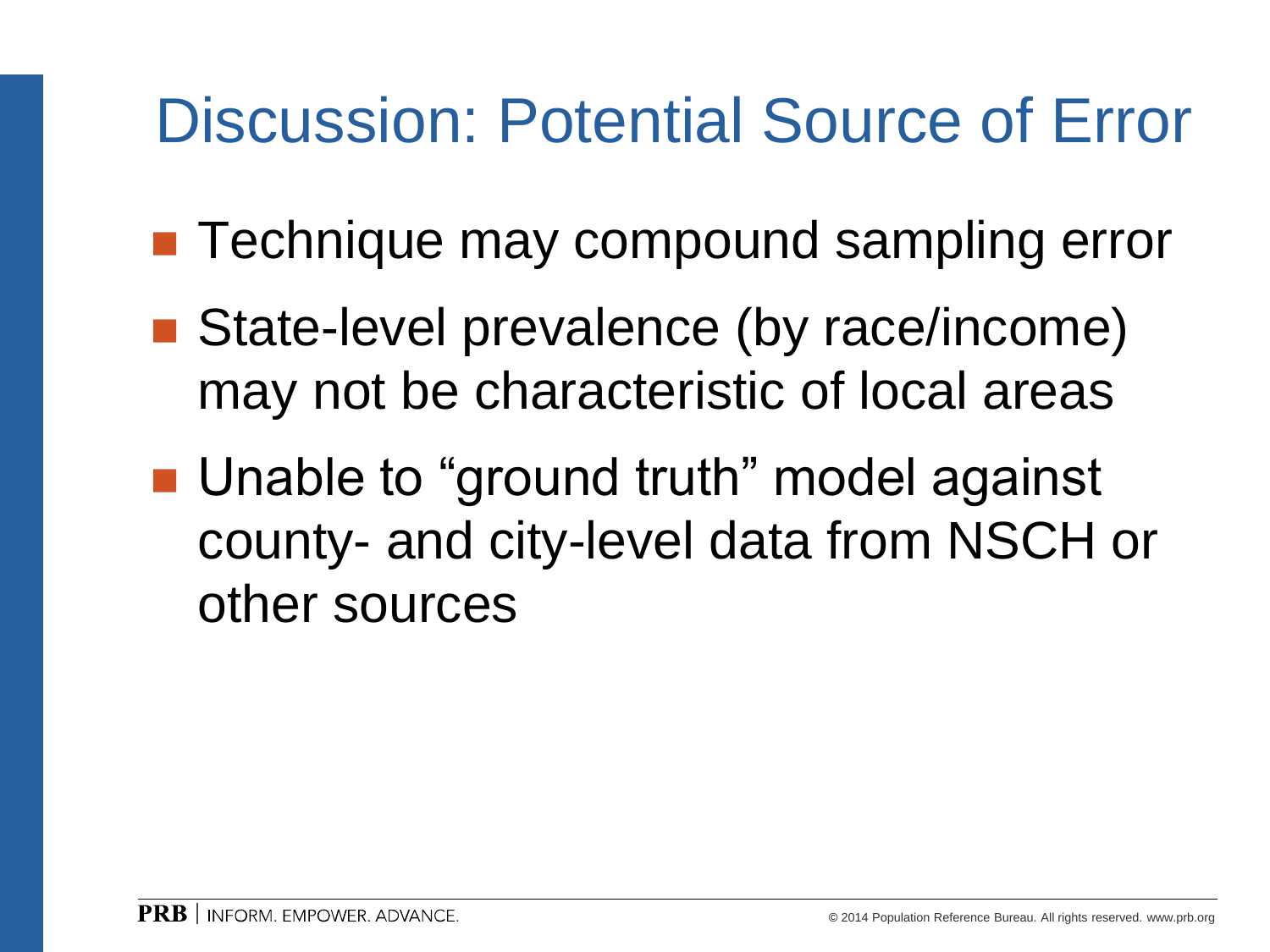### Conclusions and Next Steps

#### Conclusions:

- Method useful, but has limitations
- Wide range of possible applications

#### **Next Steps:**

- Compare synthetic estimates with special tabulation of NSCH data for selected counties
- **Produce data for rural areas**